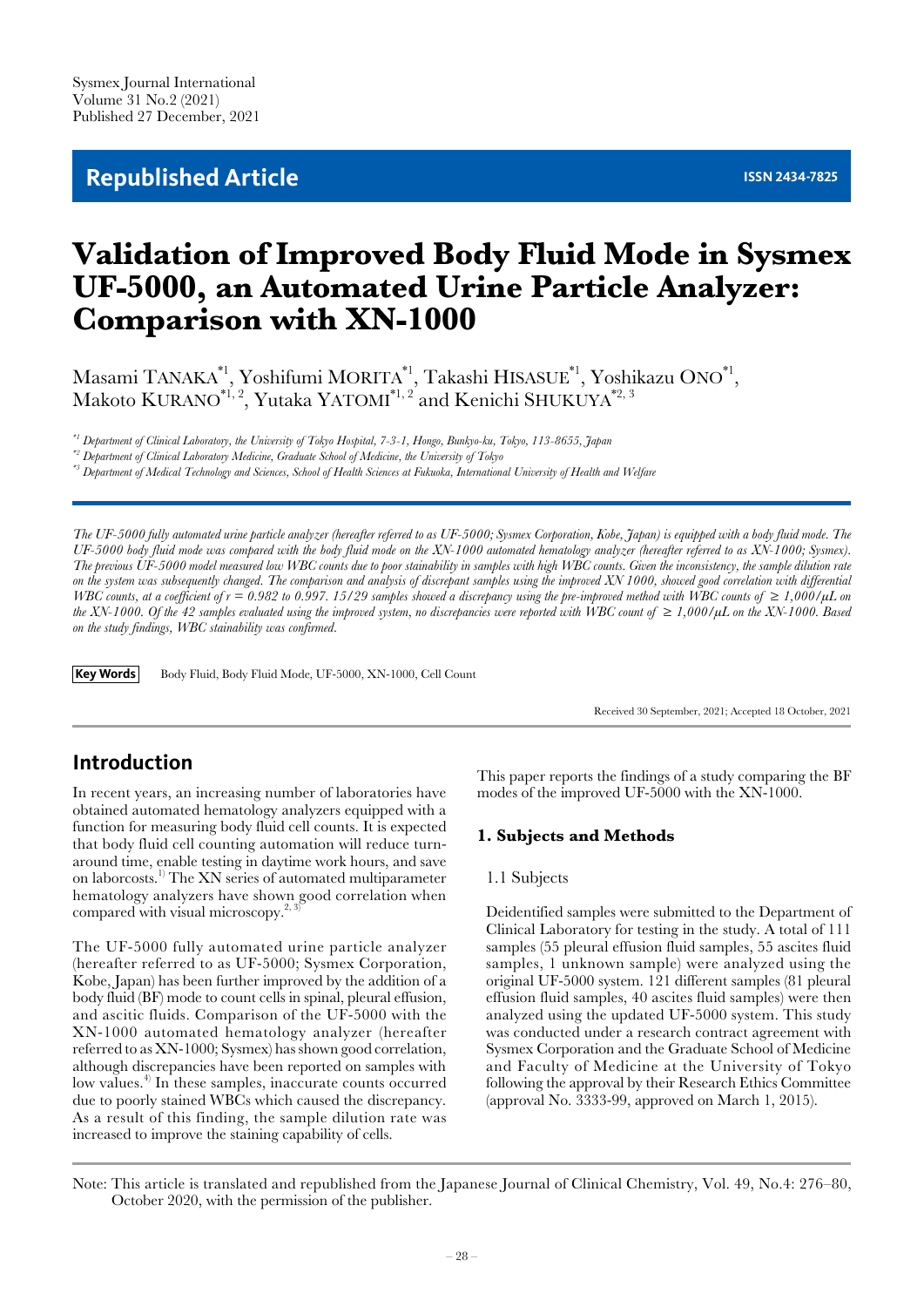#### 1.2 Measuring principle of UF-5000

In the BF mode of the UF-5000, similar to the urinary particle analysis mode, components are classified using a combination of particle size and nucleic acid content data obtained by flow cytometry with a blue semiconductor laser. A polymethylene fluorescent dye is used which stains intracellular nucleic acids in the WBC counting channels. Epithelial cells  $(ECs)$  and WBCs are classified – using a combination of signal information, including: a. a forwardscattering light signal width (an index of particle length), b. side-scattering light signal waveform area (an index of size in view of internal structure complexity), c. side fluorescent light signal waveform area (an index of the amount of nucleic acid), d. side fluorescent light intensity (an index of nucleic acid stainability), and e. side-scattering light intensity (an index of internal structure complexity and thickness). WBCs are further classified into mononuclear cells (MNs) and polymorphonuclear cells (PMNs) (*Fig. 1*). In the newer specification of the UF-5000, the sample dilution rate was increased from four-fold to eight-fold to improve WBC stainability. *Table 1* shows the UF-5000 BF mode specifications.

#### 1.3 Methods

#### 1.3.1 Correlations

Cell counts from the XN-1000 were compared with visual microscopy. Differential cell counts from the XN-1000 were compared with visual microscopy from smear specimens stained with May-Grünwald-Giemsa stain (hereafter referred to as visual microscopy).Visual microscopy samples expected to contain small numbers of cells based on their color and turbidity, were diluted with Samson stain at a ratio of  $10/9$  (1.1111) and then counted using a Fuchs-Rosenthal hemocytometer. Samples expected to contain large numbers of cells were diluted 10-fold with Türk solution and analyzed using a Bürker-Türk hemocytometer. Data were statistically analyzed using Deming's regression analysis.

#### 1.3.2 Review of discrepant samples

WBC count samples  $\geq 1,000/\mu L$  on the XN-1000 were considered to be discrepant. On the UF-5000, a result ≤ −20% compared to the XN-1000 was considered a discrepancy. The number of discrepant samples were compared before and after the improvement was made to the analyzer.



*Fig. 1 Scattergram of the BF mode of UF-5000 EC: epithelial cell (plotted in their region ), MN: mononuclear cell, PMN: polymorphonuclear cell*

| Throughput             | up to 20 samples/hour                                                                                                               |
|------------------------|-------------------------------------------------------------------------------------------------------------------------------------|
| Parameters             | <b>RBCs</b><br>WBCs (mononuclear cell count, mononuclear cell ratio, polymorphonuclear cell count,<br>polymorphonuclear cell ratio) |
| Sample suction volume  | 450 uL                                                                                                                              |
| Required sample volume | 600 uL                                                                                                                              |
| Measuring spans        | RBC: 15.0-99,999.9 /µL<br>WBC: 2.0-10,000.0 /µL                                                                                     |

*Table 1 UF-5000 "BF mode" specifications*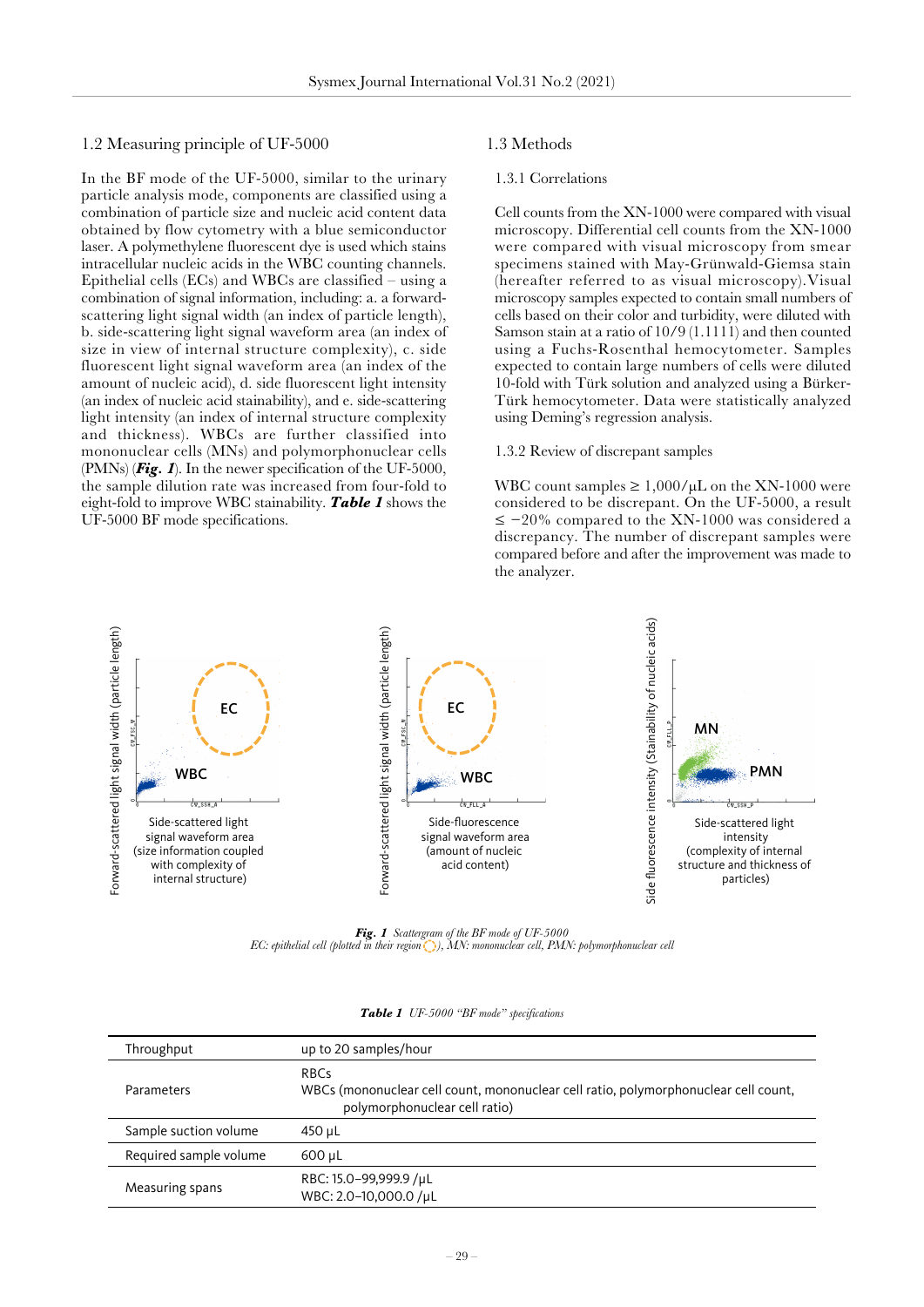#### **2. Results**

#### 2.1 Correlations

With WBC counts, the correlation between the XN-1000 and the improved UF-5000 was represented by  $y = 1.12x +$ 23.4 (x: XN-1000, y: UF-5000) and with a correlation coefficient  $r = 0.997$  (**Fig. 2A**). The correlation with visual microscopy was represented by  $y = 1.32x - 55.0$ ,  $r = 0.978$ (*Fig. 2B*). In MN counting, the correlation between XN-1000 and the improved UF-5000 was represented by  $y = 1.20x + 60.7$ ,  $r = 0.993$  (**Fig. 3A**), and the correlation with visual microscopy was represented by  $y = 1.30x -$ 13.2,  $r = 0.969$  (**Fig. 3B**). In PMN counting, the correlation between XN-1000 and the improved UF-5000 was

represented by y = 1.00x − 65.5, r = 0.982 (*[Fig. 4A](#page-3-0)*), and the correlation with visual microscopy was represented by  $y = 1.19x + 5.80$ ,  $r = 0.971$  (**[Fig. 4B](#page-3-0)**).

#### 2.2 Review of discrepant samples

Before improvements were made to the XN-5000, a comparison study was conducted with the XN-1000. The results showed 15 out of 29 discrepant samples (13 pleural effusion fluid samples, 1 ascitic fluid sample, 1 other sample) of WBC counts  $\geq 1,000/\mu L$  on the XN-1000. ([Fig. 5A](#page-3-0)) In contrast, a post improvement comparison showed 0 out of 42 discrepant samples with WBC counts  $\geq 1,000/\mu L$  on the XN-1000. There were no discrepant samples showing decreased WBC cell counts on the UF-5000 (*[Fig. 5B](#page-3-0)*).





*Fig. 2 Post-improvement WBC correlation*



*Fig. 3 Post-improvement mononuclear cells (MNs) correlation*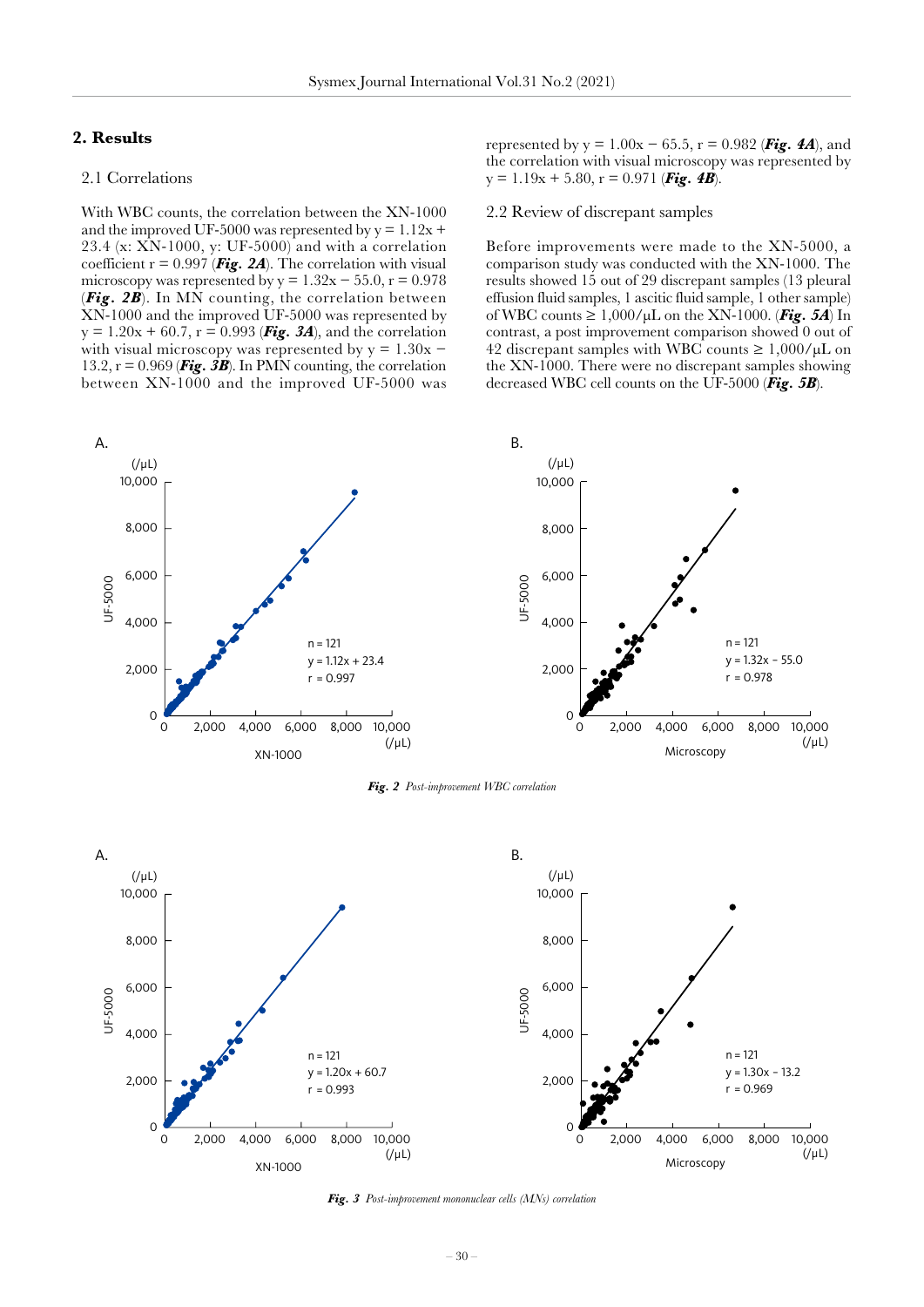<span id="page-3-0"></span>

*Fig. 4 Post-improvement polymorphonuclear cells (PMNs) correlation*



*Fig. 5 Review of discrepancies A discrepancy was a change of* −*20% or more when compared with XN samples having a WBC count of ≥ 1,000/µL. A: Before improvement : A discrepancy of* −*20% or more compared with XN B: After improvement*

#### **3. Discussion**

Cell count results using the improved UF-5000 were compared with the XN-1000. The improved UF-5000 showed good correlation with XN-1000/visual microscopy for WBC, MN and PMN counts. Although the correlations for differential counts was good, higher WBC counts were obtained using the improved UF-5000.

Before improvements were made to the UF-5000, some samples showed lower WBC values due to count failure because of poor staining. The cause of the decreased stain capacity remains unknown. Nakahira et al. reported a dilution linearity study involving the pre-improved UF-5000. The study found WBC counts with decreased sample concentrations of  $\geq 80\%$  showed good correlation with 10fold diluted samples using the XE-5000 automated multiparameter hematology analyzer (Sysmex). Additionally, the proportion of discrepancies rose with increasing Lactate Dehydrogenase  $(LD)$  values.<sup>5)</sup> Hence, the UF-5000 was improved to enhance cell stainability by changing the sample dilution rate from four to eight. Comparisons were done on discrepant sample data using the XN-1000 and the UF-5000, pre and post-improvement. Results showed discrepancies involving 15 out of 29 samples with WBC counts of